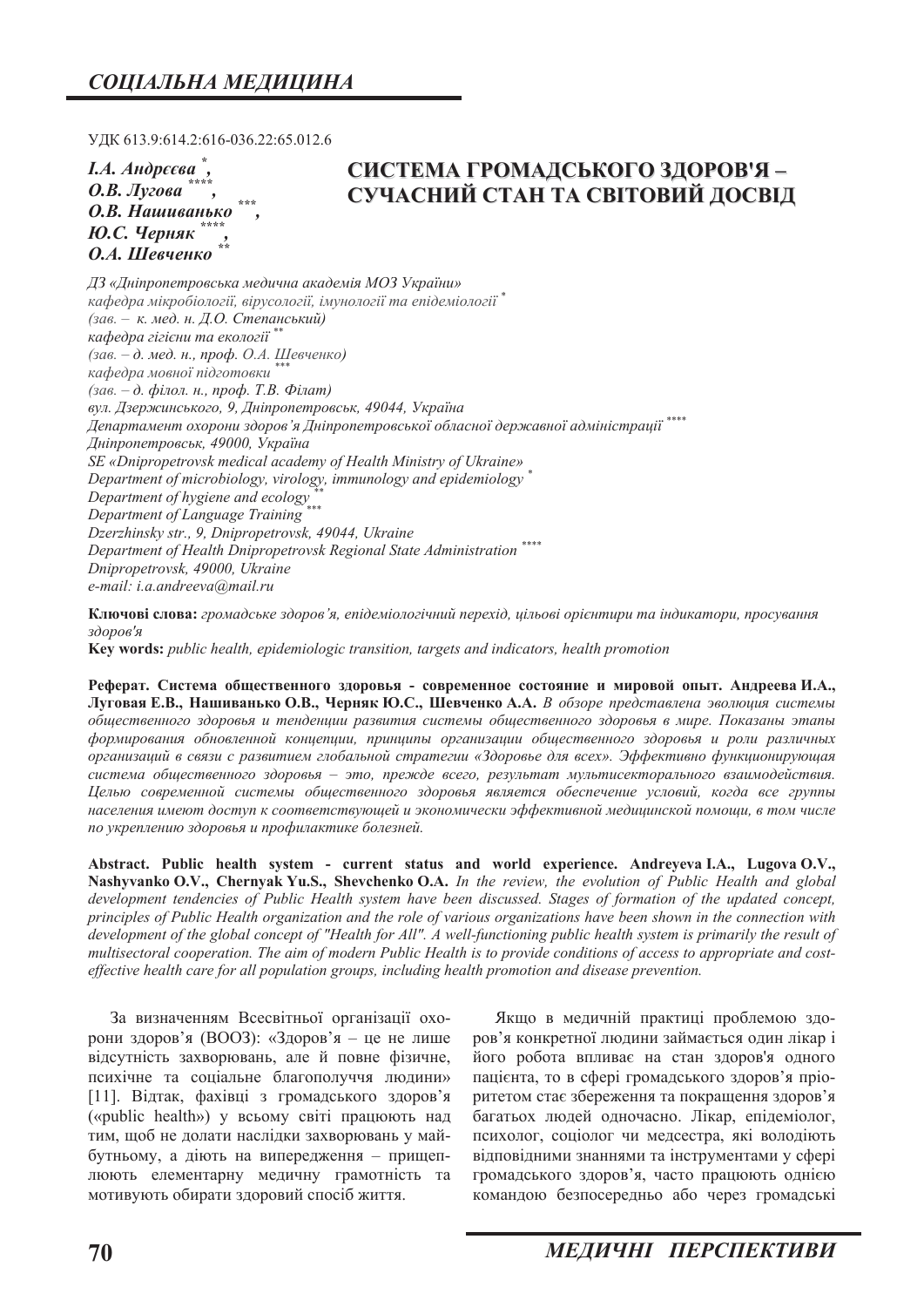ініціативи, професійні об'єднання, державні інституції та приватні організації. Вони реалізують програми дій зі збереження найбільшого суспільного блага - здоров'я громади. Програми в цій сфері часто стають різногалузевою системою заходів на тривалі роки. Такі програми доволі давно та успішно існують в країнах Європейського Союзу, Канаді, США, на що зазначені країни витрачають щороку значну частку коштів, передбачених у своїх бюджетах на охорону здоров'я та соціальний захист. Нам дуже важливо спиратися на вже існуючий позитивний досвід, щоб мати змогу адаптувати найкращі світові практики до наших потреб.

Метою дослідження було проведення аналізу стану та тенденцій розвитку системи громадського здоров'я у світі.

#### РЕЗУЛЬТАТИ ТА ЇХ ОБГОВОРЕННЯ

Громадське здоров'я (Public health) було визначене ще в 1920 році як "наука і мистецтво профілактики захворювань, продовження життя і зміцнення здоров'я за допомогою організованих зусиль і свідомого вибору суспільства, організацій державних та приватних, громад та окремих осіб" [34]. ВООЗ громадське здоров'я як сфера діяльності представляється як «наука і мистецтво запобігання хворобам, продовження життя і зміцнення психічного, фізичного здоров'я через ефективний та організований внесок окремих груп населення та суспільства» [35]. В історичному контексті дослідники виокремлюють три революції системи громадського здоров'я [30, 27, 24, 21]: перша - створення санітарних умов та боротьба з інфекційними захворюваннями (до XIX - початку XX віків); друга - внесок поведінки кожного індивідуума в розвиток неінфекційних захворювань і ранньої смертності (1950-ті роки); третя - здоров'я визнано основним видом вимірювання якості життя (початок з 1970-х років). На сучасному етапі політики системи громадського здоров'я XXI століття виходять з питання: «Що робить людей здоровими?» До уваги беруть колективний спосіб життя сучасного суспільства і соціальне оточення сучасного життя, тому що вони впливають на здоров'я населення.

Світовий досвід показує, що тенденція еволюції здоров'я, смертності людей і тривалості життя з початку XX століття формується не випадково [15]. Незважаючи на величезне різноманіття умов і факторів, що впливають на здоров'я населення в різних країнах, повсюдно простежується єдина спрямованість змін, що мають закономірний характер. Вона виявляється в схожій динаміці показників смертності і три-

валості життя, рівня здоров'я, в однотипних зрушеннях структури медичної патології, причин смерті, найбільш небезпечних патогенних факторів [1]. Узагальнення закономірностей, які зумовлюють таку загальну спрямованість змін, привело до появи теоретичної концепції, яка була названа епідеміологічним переходом [23]. Суть його полягає в заміні «старої» структури захворюваності і смертності з причин, зумовлених переважно зовнішніми факторами (інфекційні та паразитарні захворювання, хвороби органів дихання тощо), «новою» структурою з переважанням хвороб і причин смерті, пов'язаних з неінфекційною патологією, природним старінням людського організму (хвороби серцево-судинної системи, онкологічні захворювання). За даними ВООЗ, неінфекційні захворювання, пов'язані зі «стилем життя» (куріння, зловживання алкоголем, недолік фізичної активності і нездорове харчування), є причиною 86% смертельних випадків на рік в Україні [8].

ВООЗ була розроблена стратегія «Здоров'я для всіх» [37]: здоров'я розглядається як ключовий фактор розвитку суспільства через надання всім людям можливостей вести соціально й економічно продуктивне життя. Урядам поставили завдання нести відповідальність за здоров'я свого народу, а не тільки за надання послуг. Як результат: країни стали визначати показники здоров'я, які були орієнтовані на соціальноекономічні детермінанти, а не на поведінку окремої людини.

ВООЗ наголошено, що для покращення здоров'я на рівні країни необхідно впливати на його основні детермінанти [18, 7, 32]. На сьогодні ключовими детермінантами здоров'я визначені такі:

- 1. Дохід та соціальний статус.
- 2. Освіта.

3. Фізичне оточення (вода, повітря, умови праці тощо).

- 4. Рівень безробіття.
- 5. Підтримка соціального оточення.
- 6. Культурні традиції та вірування.
- 7. Генетика (вірогідність захворювання).
- 8. Індивідуальна поведінка.
- 9. Послуги.
- 10. Стать.

З 1990-х років і до теперішнього часу активно впроваджується стратегія просування здоров'я (Health Promotion) [16, 38; 5; 6, 10; 17, 22]. *A*<sub>omi</sub>нуючою ідеєю цієї стратегії є адвокація здоров'я, мотивування окремих особистостей і спільнот на досягнення здоров'я. Такий підхід дозволяє допомогти (впливати) індивідуумам і суспільним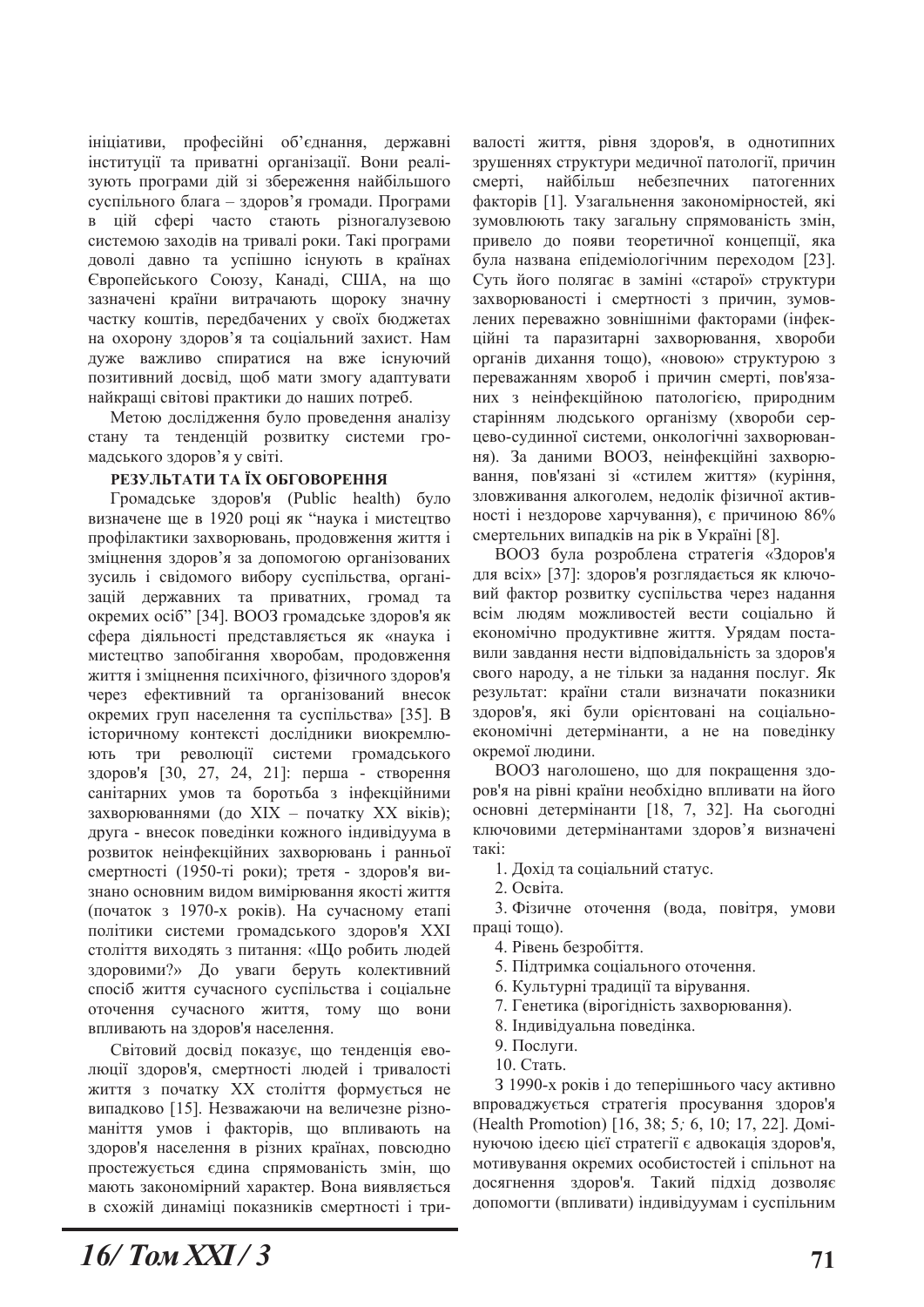групам через освіту, економічні й політичні дії для досягнення ними кращого контролю і поліпшення свого здоров'я через зміну індивідуальної поведінки і зміни соціально-економічних чинників. Конкретні дії спрямовані на: побудову політики громадського здоров'я, створення сприятливого навколишнього середовища, посилення потенціалу спільнот, розвиток персональних навичок, переорієнтацію послуг з охорони здоров'я тощо [36].

Просування здоров'я здійснюється на декількох рівнях. Як правило, визначають:

- первинну профілактику захворювання;
- $-$  вторинну профілактику захворювання;
- третинну профілактику захворювання.

Первинна профілактика захворювання спрямована на уникнення захворювання шляхом визначення груп підвищеного ризику та надання їм певних послуг: консультування, інформації, вакцинації, регулярних медичних оглядів.

Вторинна профілактика захворювання спрямована на зміну певних видів поведінки з метою зменшення випадків спалаху захворювання або уповільнення прогресування захворювання: освіта щодо медикаментів; поради щодо здорового харчування для діабетиків; методи релаксації для пацієнтів із серцевими захворюваннями.

Третинна профілактика захворювання спрямована на зменшення наслідків захворювання, які впливають на якість життя (таких як інвалідність або ускладнення): реабілітація, навчання навичкам життя в нових умовах (часто у поєднанні з наданням медичної допомоги) TOHIO.

Тобто відмінність системи громадського здоров'я і медичної охорони здоров'я полягає у фокусі: заходи щодо громадського здоров'я спрямовані на все населення, а не на окремо взятого пацієнта [2]. Можна сказати, що фахівці з громадського здоров'я опікуються здоров'ям здорових.

Індивідуальне здоров'я окремої людини явище, значною мірою, випадкове. Воно може бути зумовлено, насамперед, ендогенними факторами і залежить від безлічі випадкових зовнішніх процесів і явищ. Параметри індивідуального здоров'я не можуть служити підставою для прийняття рішень, спрямованих на оптимізацію умов життя великих груп населення. Рівень здоров'я населення (усереднений рівень здоров'я) завжди є показником сприятливого або негативного впливу навколишнього середовища на населення [39]. Для вирішення соціальних,

економічних, політичних проблем, при яких необхідно враховувати якість здоров'я всього населення, використовується поняття «громадське здоров'я».

Громадське здоров'я - основна ознака, основна властивість людської спільноти, її природний стан, що відображає індивідуальні пристосувальні реакції кожного і здатність всієї спільноти в конкретних умовах найбільш ефективно здійснювати свої соціальні й біологічні функції [33]. У різних соціально-економічних, еколого-гігієнічних, природних умовах параметри громадського здоров'я можуть істотно відрізнятися один від одного. Ця обставина дозволяє говорити про різні якості громадського здоров'я. Специфіка регіональних умов життя зумовлює ступінь ймовірності для кожної людини досягнення найкращого рівня здоров'я та творчої працездатності протягом максимально продовженої тривалості індивідуального життя.

Система громадського здоров'я вимагає залучення мультидисциплінарних команд, а не окремого лікаря [4, 25]. Тільки взаємодія і перетин цих галузей дозволить досягти мети «Здоров'я для всіх» за участю громадської охорони здоров'я, медицини та спільноти. Якщо намагатися знайти відповідь на питання: «Хто несе відповідальність за громадське здоров'я (лікарі, керівники будь-якої організації, вчителі, соціальні працівники і та ін.)?», то зрозумілим стає те, що відповідальність за громадське здоров'я є колективною! Проте кожен має свою певну частку відповідальності. Саме для визначення цієї частки використовуються одиниці виміру здоров'я. Як, користуючись визначенням ВООЗ: «Здоров'я - це стан повного фізичного, психологічного та соціального благополуччя, а не лише відсутність хвороби або фізичних дефектів», вимірювати здоров'я населення або окремої людини?

З огляду на індивідуальне здоров'я, інформацію можна отримати за результатами медичного огляду, спираючись на суб'єктивні відчуття громадян. Вимірювання здоров'я громади потребує комплексу емпіричних даних окремих груп ризику та населення в цілому, інтерпретації цих даних, їх порівняння з міжнародними, державними, регіональними стандартами та нормами. Дані мають збиратись за встановленою методикою та аналізуватись за загальновживаною методологією. Якщо мова йде про здоров'я як негативну змінну: здоровий = хвороба відсутня, то використовуються методи сучасної епідеміології: проведення оцінки поширення захворювання та його наслідків, факторів ризику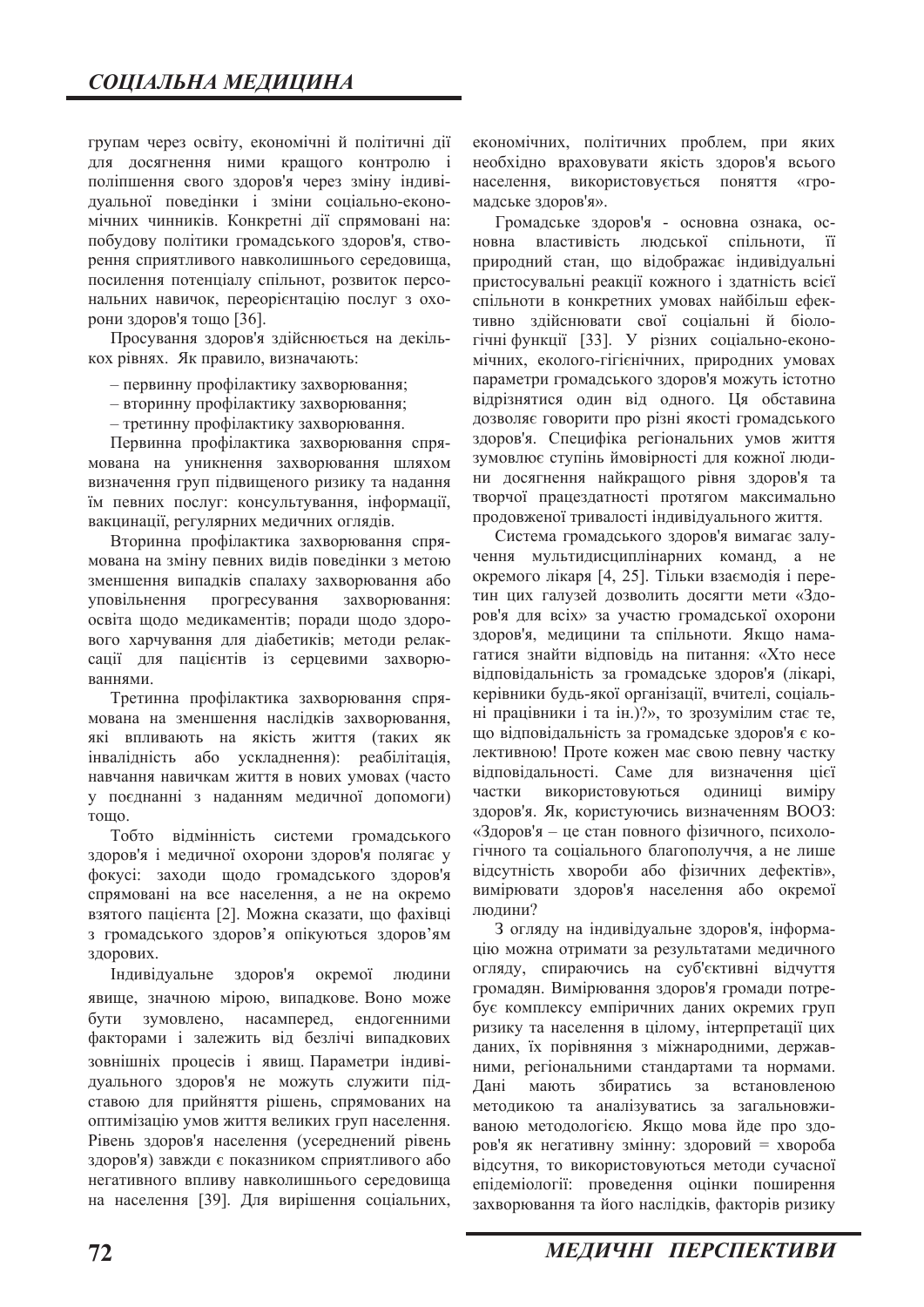цього захворювання, особливості поведінки населення у зв'язку із захворюванням (тенденції змін). Методи епідеміології тісно пов'язані з математикою та статистикою. Якщо необхідно виміряти здоров'я як причинно-наслідковий зв'язок, слід оцінювати поведінку, фактори оточення, заходи охорони здоров'я і та ін. У цьому контексті рекомендовано використовувати методи вимірювання з соціології, психології, антропології, економіки, медицини [26]. Врешті-решт, з використанням статистичних прийомів, епідеміологічних понять ризику / безпеки можлива розробка адекватних заходів втручання на основі фактичних даних.

Таким чином, наука про громадське здоров'я використовує методологію та показники, за якими можна вимірювати, аналізувати та прогнозувати стан здоров'я суспільства. Чи не найвагомішу роль у цьому відіграють якісні дослідження причин та факторів виникнення та поширення певних недуг. Такі дослідження переважно вимагають дуже значних часових та фінансових витрат, але вони вкрай необхідні, бо, лише опираючись на результати досліджень з міцною доказовою базою, можна говорити про створення в майбутньому ефективних програм з покращення громадського здоров'я. Якщо проаналізувати набагато більші витрати держави на лікування, подальшу реабілітацію та соціальний захист нездорових громадян, можна буде виправдати навіть витрачання значних ресурсів на такі дослідження. Загалом, на сьогодні визначення ВООЗ здоров'я як повного благополуччя більше не відповідає своєму призначенню. Machteld Huber *i* його колеги пропонують змінити акцент у бік здатності адаптуватися і самостійно управляти в умовах соціальних, фізичних і емоційних проблем [14]. Її діяльність спрямована на створення умов, в яких люди можуть бути здоровими, і зосередитися на цілих групах населення, а не на окремих пацієнтах або захворюваннях.

Врешті-решт збір та оцінка інформації щодо рівня здоров'я та проблем здоров'я визначає потреби суспільства, є підґрунтям для визначення пріоритетів. Визначившись із пріоритетами, необхідно провести планування програм здоров'я. Для цього слід встановити вихідний план здійснення проекту, визначити показники ефективності та провести обґрунтування ресурсів. Політика громадського здоров'я — це не окремі заходи, до яких можна ситуативно залучати медичних працівників різного профілю, це постійний моніторинг, а також комплексна стратегія і тактика. Діяльність у сфері гро-

мадського здоров'я спрямована на створення умов, в яких люди можуть бути здоровими, і зосереджена на цілих групах населення, а не на окремих пацієнтах або захворюваннях [28; 13].

Важливим аспектом сучасної системи громадського здоров'я є ефективна організація просвітницької роботи серед населення, що потребує сучасних методів донесення інформації, й адвокація його інтересів, і соціальна мобілізація в інтересах здоров'я [9]. У постмодерністському суспільстві набуває продуктивності система громадського здоров'я із залученням громадян, яка, використовуючи принцип взаємозалежності, надає можливість організовувати громадян та використовувати інструменти впливу. Ефективними кроками на цьому шляху є проведення діалогу з населенням і встановлення довіри; люди приймають рішення, коли залучені до процесу [12, 19]. Саме методологія активного залучення громадян дає можливість формувати ефективні інтервенції.

Таким чином, на формування громадського здоров'я впливає як біологічна суть кожної людини, так і діяльність суспільства, пов'язана з прийняттям індивідуальних і колективних рішень та їх здійснення. Варіанти вибору, яким люди віддають перевагу, залежать від їх генетичних особливостей, стану ловкілля, соціально-економічного становиша і житлових умов, іноді політичних, релігійних і культурних особливостей, а також від ступеня свободи і реальної можливості вибору для покращання здоров'я. Для мобілізації потенціалу спільнот до вирішення проблем громадського здоров'я та національної безпеки в комплексі запропонована модель взаємодії в суспільстві, спрямована на соціальні зрушення. Ілея цієї моделі обговорювалась на таких міжнародних форумах з підтримки розвитку потенціалу спільнот, як Rockefeller Foundation Conferences (1997, 1998, 2000) ra CCP-SAVE Community Mobilization Task Force. На практиці інтегровану модель взаємодії в суспільстві заради соціальних змін (CFSC) розробили спеціалісти Університету Джона Хопкінса за підтримки Фонду Рокфеллера. Основними її складовими є суспільний діалог на основі виваженої оцінки ситуації й усвідомлення наявних потреб та інтересів, розробка узгодженого плану заходів, спрямованих на вирішення конкретної проблеми, що стосується територіальної громади або більш вузько - певної спільноти людей, та організація спільних дій з його реалізації і наступного оцінювання відповідності досягнутих результатів поставленим цілям [29].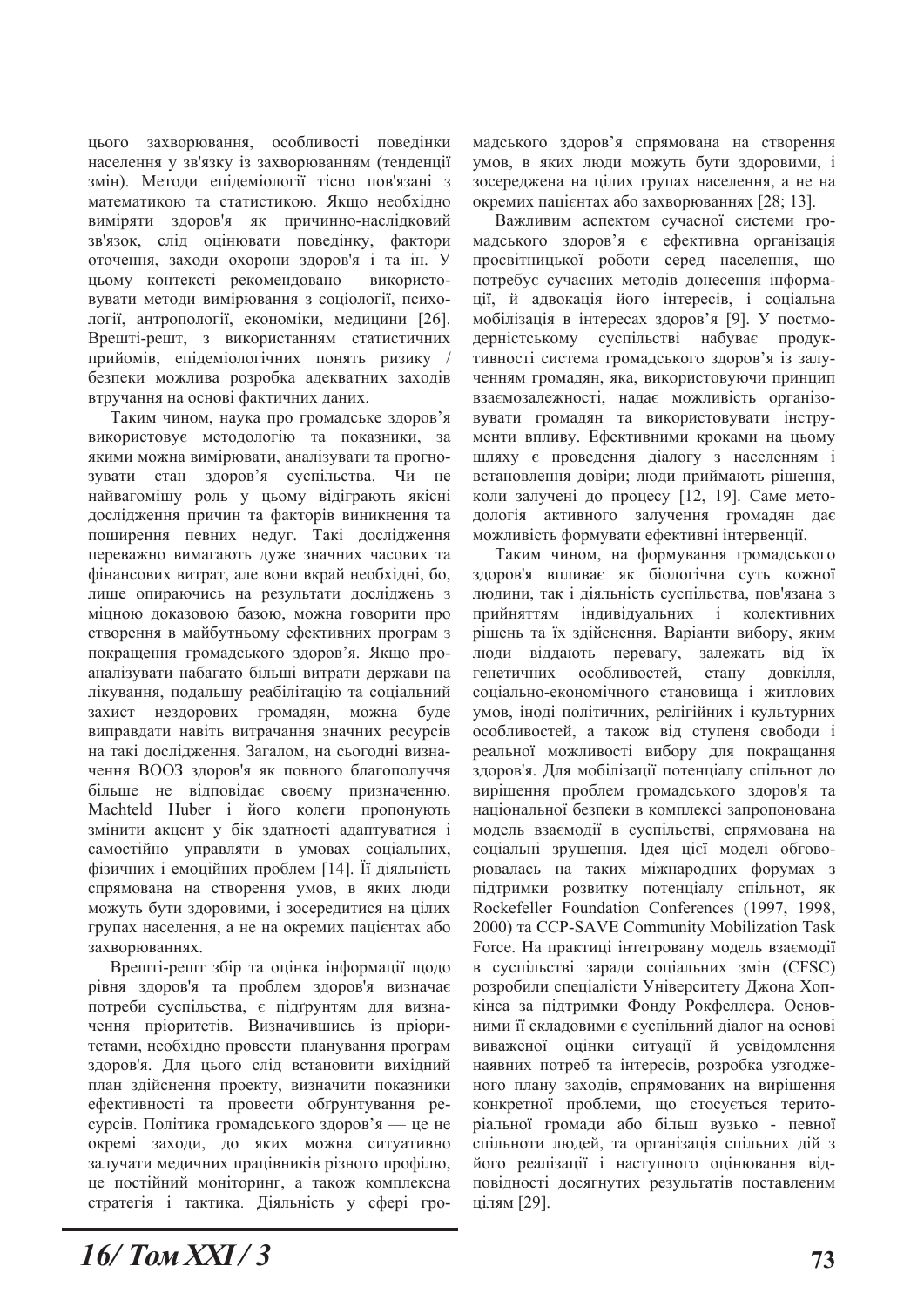Загалом, можливо виділити основні концепції і розділи наук, що становлять основу сучасного громадського здоров'я:

• медицина та охорона здоров'я;

• створення підтримуючого оточення та інфраструктури: лікарні, в'язниці, університети і т.ін.;

• інтервенції за участю спільнот (communitybased interventions) як мета зміни, агент зміни і джерело зміни:

• наукова доказовість (evidence-based public  $health);$ 

• епілеміологія. епілеміологічний метол дослідження:

• здоров'я населення;

• соціальні науки, філософія, антропологія.

3 точки зору загальної класифікації наук громадське здоров'я знаходиться на межі між природознавством і суспільними науками, тобто воно використовує методи й досягнення обох груп [20]. З точки зору класифікації медичних наук (про природу, відновлення та зміцнення здоров'я людини, людських груп і суспільства) громадське здоров'я прагне заповнити розрив між двома основними групами клінічних (лікувальних) і профілактичних (гігієнічних) наук, що склався в результаті розвитку медицини. Воно відіграє синтезуючу роль, розвиваючи й об'єднуючи принципи мислення і дослідження обох напрямків меличної науки і практики. Громадське здоров'я дає узагальнюючу картину стану й динаміки здоров'я і відтворення населення та визначає їх фактори, а звідси засоби впливу та необхідні заходи. Таку узагальнюючу картину не може дати жодна клінічна або тігієнічна дисципліна. Сучасна практика громадського здоров'я вимагає міждисциплінарної команди фахівців багатьох фахів [3]. Громадське здоров'я, як наука, повинно органічно поєднувати конкретний аналіз практичних проблем охорони здоров'я з дослідженнями закономірностей суспільного розвитку, проблем економічного розвитку і культури. Раціональність створення програм зі збереження здоров'я громадян полягає, зокрема, і в економічній вигоді

1. Awofeso N. What's new about the "new public health?" / N. Awofeso // Am. J. Public. Health.  $-2004.$  -Vol. 94, N  $5. - P$ , 705-709.

2. Banstola A.The Public Health Discipline: Carrer at the Crossroads / A. Banstola // Health Prospect.  $-2012$ .  $- N 11. - P. 45-46.$ 

3. Bashford A. Thinking historically about public health / A. Bashford, C. Strange // J. Med. Ethics; Medical Humanities.  $-2007. - Vol. 33. - P. 87-92.$ 

для держави [31]. За цією формулою працюють фахівці з громадського здоров'я на Заході.

Глобальна система громадського здоров'я включає, насамперед, діяльність Всесвітньої організації охорони здоров'я через структуру регіональних представництв. Європейське регіональне представництво ВООЗ - це регіональне представництво для країн Європи та Середньої Азії. Також до участі в розбудові громадського здоров'я залучені споріднені агенції ООН та неурядові організації, активну участь беруть міжнародні фонди та організації - UNAIDS, UNICEF, Глобальний фонд боротьби проти СНІДу, туберкульозу та малярії, Світовий банк, Міжнародна організація праці, Всесвітня продовольча організація, ОХFAM, Médècines san Frontières, CARE.

#### **ПІДСУМОК**

Ефективно функціонуюча система громадського здоров'я - це передусім результат мультисекторальної взаємодії. У Національній стратегії реформування охорони здоров'я в Україні на період  $2015 - 2020$  років визначено, що система має бути орієнтованою «на підвищення відповідальності за збереження здоров'я та промоцію здорового способу життя, зміцнення соціальної свідомості та формування готовності протистояти надзвичайним подіям у сфері громадського здоров'я, наприклад епідеміям. Основною функцією держави у сфері громадського здоров'я повинна бути розробка

політики і стратегії в галузі профілактики хвороб, охорони та промоції здоров'я». Метою сучасної системи громадського здоров'я є забезпечення умов, коли всі групи населення мають доступ до відповідної та економічно ефективної медичної допомоги, в тому числі по зміцненню здоров'я і профілактиці хвороб. Універсальний понятійний апарат і спільна філософія є основою для успішного розвитку  $\overline{I}$ ромадського здоров'я в Україні, а розподіл функцій та відповідальності потребує виваженої політики та кропіткої координації.

## СПИСОК ЛІТЕРАТУРИ

4. Boundary spanning and health: invitation to a learning community / H. Aungst, M. Ruhe, K.C. Stange [et al.]  $//$  London J. Primary Care.  $-$  2012.  $-$  N 4.  $-$ P. 109-115.

5. Buchanan D.R. An ethics of health promotion. Re-thinking the sources of human well being  $/$  D.R. Buchanan. - New York: Oxford University Press, 2000.

6. Buchanan D.R. A New Ethic for Health Promotion: Reflections on a Philosophy of Health Education for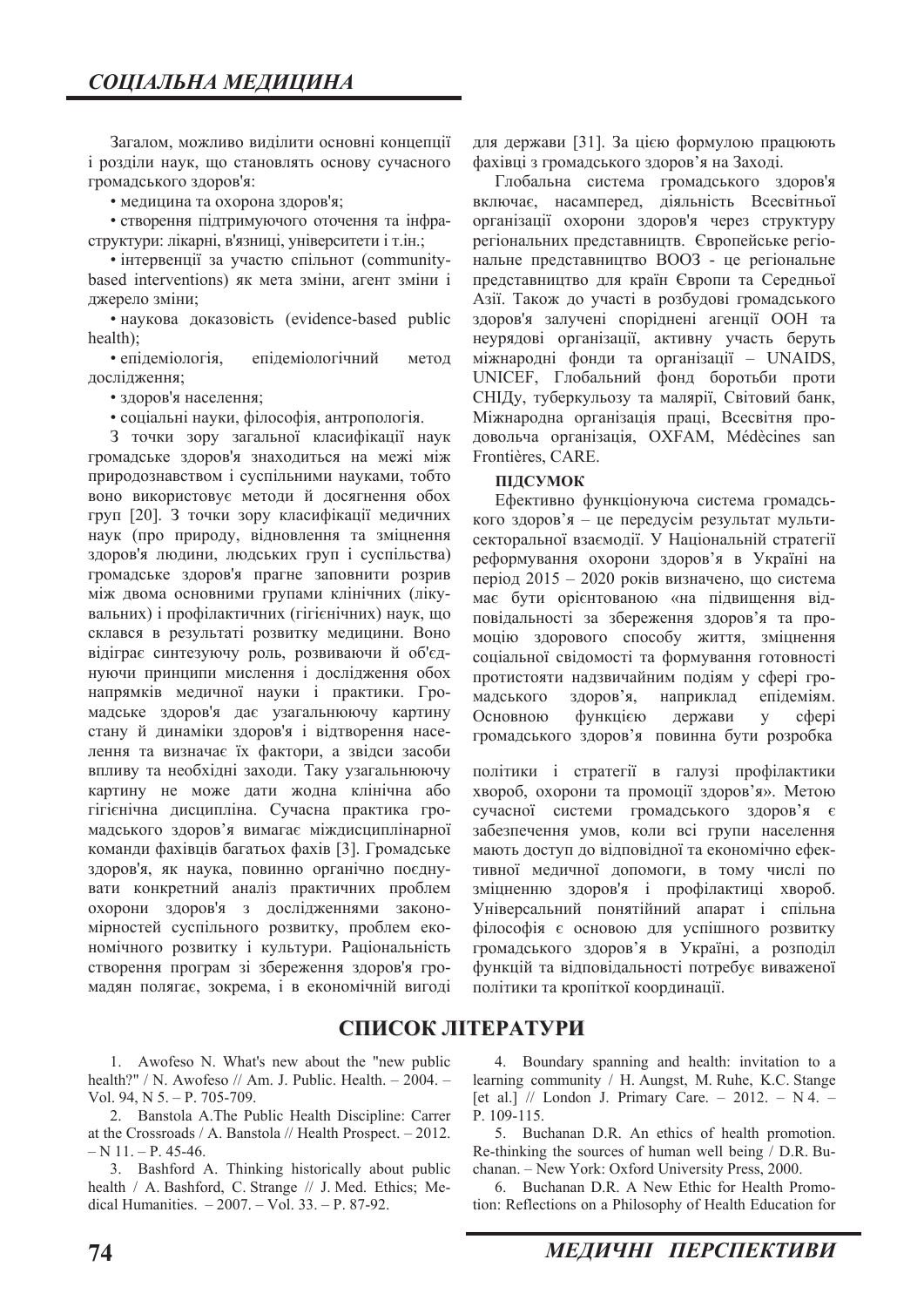the 21st Century / D.R. Buchanan // Health. Education. Behavior. - 2006. - Vol. 33, N 3. - P. 290-304.

7. Commission on Social Determinants of Health Closing the gap in a generation; health equity through action on the social Determinants of Health. - Geneva: World Health Organization, 2008.

8. Disability-adjusted life years (DALYs) for 291 diseases and injuries in 21 regions, 1990-2010: a systematic analysis for the Global Burden of Disease Study 2010 // Lancet. - 2012. - Vol. 380, N 9859. -P. 2197-2223.

9. Elias N. Over the process of the civilization. Soziogeneti and psychogenetische investigations. -2 Bde., 17. Edition / N. Elias. - Frankfurt/Main, [1939], 1992.

10. Green L.W. Health promotion planning: An educational and environmental approach.  $-$  3nd ed.  $-$ Mountain View C.A. / L.W. Green, M.W. Kreuter. -Mavfield, 1999.

11. http://www.who.int.

12. Horstman K. Worstelen met gezond leven. Ethiek in de preventie van hart- en vaatziekten / K. Horstman, R. Houtepen. - Amsterdam: Het Spinhuis, 2005.

13. Horstman K. Struggling with science and democracy. Citizenship and public health in the Netherlands / K. Horstman, F. Huisman, H. Oosterhuis // Health and Citizenship. Political Cultures of Health in Modern Europe. - London: Pickering and Chattoo Publ,  $2013. - P. 191 - 208.$ 

14. Huber M. How should we define health?/ M. Huber, J.A. Knottnerus, L. Green, van der H. Horst [et al.] // BMJ.  $- 2011. - P. 343.$ 

15. Huisman F. Political Cultures of Health in Modern Europe / F. Huisman, H. Oosterhuis // Health Citizenship.  $-2014. - N 18. - P. 283.$ 

16. Institute of Medicine. The future of Public Health. Washington, DC: Nation al Academy Press, 1988 -41 p.

17. Kimiecik J. Exploring the promise of eudaimonic well-being within the practice of health promotion: the "how" is as important as the "what" / J. Kimiecik // J. Happiness Studies. - 2011. - Vol. 12, N 5. - P. 769-792.

18. Kindigand D. What Is Population Health? / D. Kindigand, G. Stoddart // Am. J. Public. Health. - $2003. - Vol. 93. - P. 380-383.$ 

19. Knibbe M. Enganging culturual resources to promote mental health in Dutch LSES neighborhoods: a study of a community based participatory media peoejct / M. Knibbe, M. Vries, K. Horstman // Health Promotion  $Inter. - 2015.$ 

20. Krieger N. Epidemiologic Reviews Copyright / N. Krieger, J. Hopkins // University School of Hygiene and Public Health.  $-2000. - Vol. 22$ , N 1.

21. Mackenbach J.P. Sanitation: pragmatism works / J.P. Mackenbach // BMJ. - 2007. - Vol. 334. - P. 17.

22. McDaid D. Promoting health, preventing disease: the economic case / D. McDaid, S. Franco, M. Sherry // Eur. Observatory Health Systems and Policies Series: Open University Press, 2015.

23. Omran A.R. The epidemiologic transition: a theory of the epidemiology of population change / A.R. Omran // Memorial Fund Quarterly. - 1971. - Vol. 49, N 4,  $-$  P, 509-538.

24. Milestones in Public Health: Accomplisments in Public Health over the Last 100 Year. - New York, NY: Pfizer Global Pharmaceutical, 2006.

25. Piachaud J. Global Health and Human Security / J. Piachaud // Medicine, Conflict Surviva. - 2008. - N 23.  $- P. 1-9.$ 

26. Porter T. Trust in numbers. The pursuit of objectivity in science and public life. Princeton University Press. Princeton / T. Porter. - New Jersey, 1995.

27. Porter D. Health, Civilization and the State: A History of Public Health from Ancient to Modern Times / D. Porter. - Oxford: Rutledge, 1999.

28. Rockenschaub G. Towards health security. A recent health crises in the WHO European Region / G. Rockenschaub, J. Pukkila, M.C. Profili. - WHO, Reg. Of. Europe, 2007. - 77 p.

29. Rose G. Rose's Strategy of Preventive Medicine / G. Rose, K.T. Khaw, M. Mormot. - New York, NY: Oxford University Press, 2008.

30. Rosen G.A. History of Public Health. Baltimore / G.A. Rosen. - MD: Johns Hopkins University Press, 1993.

31. Skolnik R. Global Health 101 / R. Skolnik - 2nd. -Burlingtjn, MA: Jones Burtlett learning, 2012.

32. Targets and indicators for Health 2020 Version 2: World Health Organization, 2014.

33. Turnak B.J. Public Health: What it is and How it works / B.J. Turnak - 4th ed. - Sudbury, MA: JONES AND BURTLETT Publishers, 2009.

34. Winslow C.E.A. The untilled field of Public Health / C.E.A. Winslow // Mod. Med. - 1920. - Vol.  $920, N$  2. - P. 183-191.

35. WHO. Primary Health Care. HFA Sr. - Alma-Ata, 1978.

36. WHO. European Ministerial Conference on Health Systems "Health Systems, Health and Wealth". -Tallinn, Estonia, 2008: report.

37. WHO. Library Cataloguing in Publication Data Health21: the health for all policy framework for the WHO European Region (European Health for All Series). - N 6.

38. World Health Organization (WHO). Ottawa Charter on Health Promotion. - Copenhagen, Denmark: WHO Regional Office for Europe, 1986.

39. Yang T.K. Population Health: Concept and Methods / T.K. Yang. - New York, NY: Oxford University Press, 1998.

### **REFERENCES**

1. Awofeso N. What's new about the "new public health?". Am J Public Health. 2004;94(5):705-9.

2. Banstola A. The Public Health Discipline: Carrer at the Crossroads. Health Prospect. 2012;11:45-46.